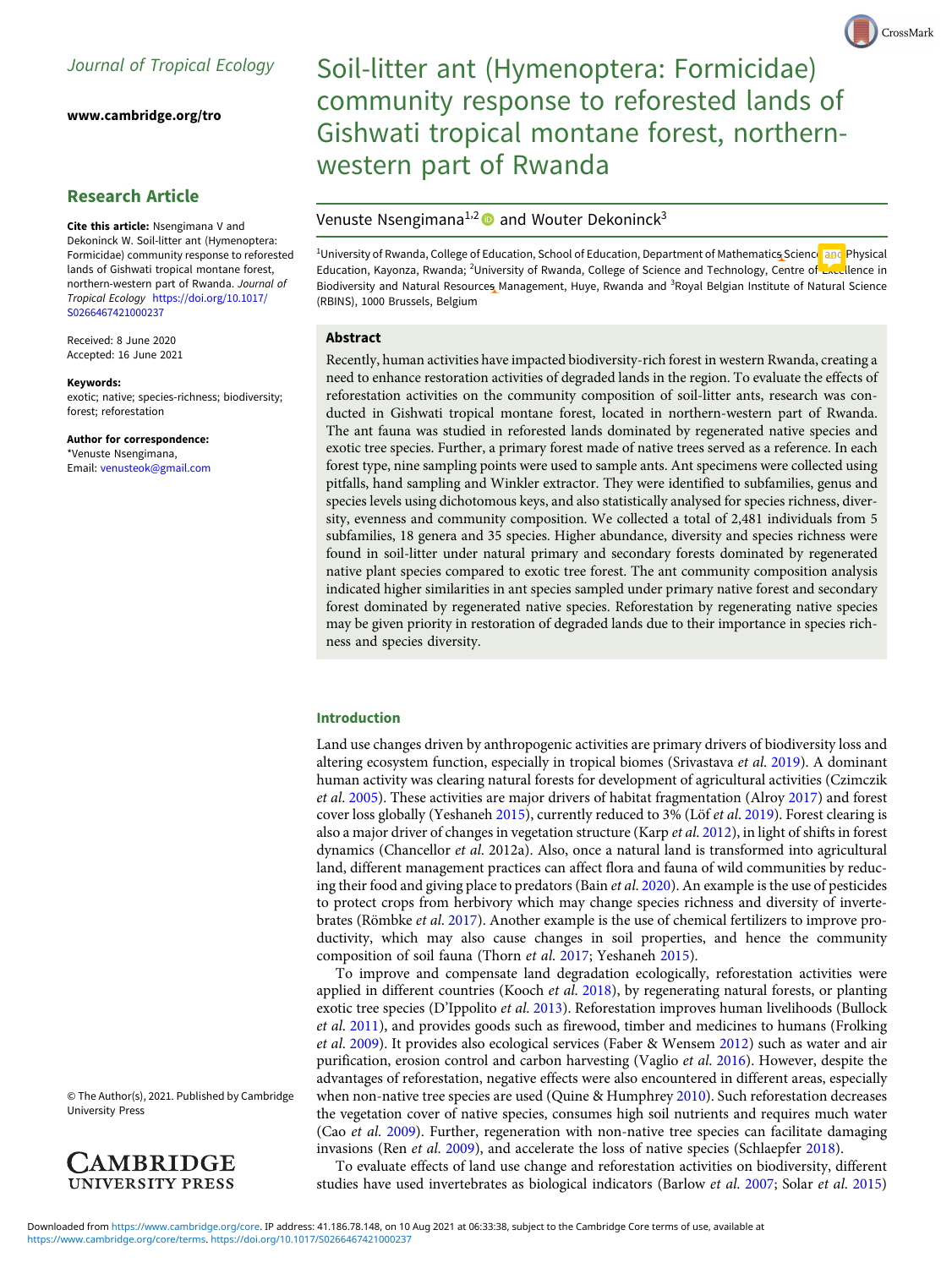through the assessment of their functions in an ecosystem (Ciaccia et al. [2019](#page-7-0)). In this perspective, soil-litter arthropod groups are a frequent focus (Maleque et al. [2009\)](#page-8-0). The most common parameters assessed include changes in their occurrences, abundance and diversity (Yi & Moldenke [2005](#page-9-0)), as well as their ecological functions, such as the decomposition of organic matter (Magcale-Macandog et al. [2018](#page-8-0)). Among arthropods, ants (Hymenoptera: Formicidae) are preferred (Basset et al. [2015](#page-6-0)), based on the key functional roles that they play (Luke et al. [2014](#page-8-0)). These include maintaining soil health and soil fertility, recycling soil nutrients, energy flow, seed dispersal (del Toro et al. [2012](#page-7-0)) and soil turnover (Hill et al. [2008\)](#page-7-0).

In addition, some ant species are successful colonizers of disturbed or restored habitats (Andersen & Majer [2004](#page-6-0); Ferreira et al. [2016](#page-7-0)). Assessments of land use change therefore may focus on variation in ant species abundance, and overall ant community composition (Andersen & Majer [2004;](#page-6-0) Blinova & Dobrydina [2019](#page-6-0); Tibcherani et al. [2018](#page-8-0)). However, few studies have assessed responses of ant species to forest disturbance (Leal & Filgueiras [2012;](#page-8-0) Vasconcelos & Bruna [2012;](#page-9-0) Vasconcelos et al. [2006](#page-9-0)), and no such study has been done in Rwanda. To fill this gap and provide a baseline data on effects of land use change on ant communities, the present study examined effects of land use change on ant communities in Gishwati forest, located in northern-western Rwanda.

Although some researchers studied the biodiversity of Gishwati (Chancellor et al. 2012a; Chancellor et al. 2012b; [2017](#page-7-0); Inman & Ntoyinkama [2020;](#page-7-0) Kisioh [2015](#page-8-0); Plumptre et al. [2007\)](#page-8-0); less is known about its entomological diversity. Indeed, no research has been done on the diversity of ants in the area, and less is known about how reforestation activities affect the communities of ants. This study presents the first detailed study of ants in the area. It examined the response of soil-litter ant communities to reforestation in secondary forests composed of regenerated native and exotic tree species based on ants collected in 2019. We addressed three specific questions: (1) how do species richness and species composition of ants vary among natural and reforested lands? (2) how does species diversity vary in each studied forest type? and (3) what ant species are associated with each forest type? We hypothesized that natural and regenerated native forests would offer better conditions for ant species than the forest dominated by exotic plantations.

#### Materials and methods

## Area of study

Gishwati forest is located in northern-western Rwanda [\(Figure 1](#page-2-0)), Gishwati forest is located in northern-western Rwanda (Figure 1),<br>in the region of 1°36'52", 1°52'17" south, and 29°21'40", 29° 28'50" east. Its climate is that of the region, dominated by the rainthe region of  $1^{\circ}36'52''$ ,  $1^{\circ}52'17''$  south, and  $29^{\circ}21'40''$ ,  $29^{\circ}$ <br>50″ east. Its climate is that of the region, dominated by the rainfall. During the period of data collection, average rainfall was 1,823 mm during the rainy season (April–May) and 1,136 mm in the dry season (June–July). Temperature varied between 25°C and 26°C during the day, and between 13°C and 15°C during the night. Elevation varies between 2,020 and 2,500 m (Chancellor et al. 2012a), with the mean slope of 25.6°. This topography produces a wet valley in western part of the forest (Chancellor et al. 2012b). Gishwati forest is made of three fragments comprising the primary natural forest (Gishwati core), regenerated native tree species dominated by Macaranga capensis var kilimandscharica

and Maesa lanceolata located at Kinyenkanda, and reforested lands with Acacia melanoxylon and Acacia mearnsii tree species located at Nduruma ([Figure 1](#page-2-0)).

The forest is part of the Albertine Rift, an area of conservation importance thanks to its richness in animal and plant biodiversity (Olson & Dinerstein [1998](#page-8-0)). The forest has been reduced gradually by human activities; its largest part being transformed into agricultural lands. It was reduced from its original 800,000 ha to 28,000 ha by the 1970s, and to 600 ha by 2005. Since then, restoration activities started, and 886 ha were designated as Gishwati core primary natural forest in 2007. In 2008, around 336 ha reforested with Acacia tree species were added to the core forest, and in 2009, other 262 ha of regenerated forest dominated by native trees, bamboo and fern species were incorporated in the forest. Gishwati is thus currently composed of 1,484 ha comprising natural land dominated by native primary forest, and reforested lands dominated by a secondary forest made of regenerated native species and exotic tree species (Courard-houri et al. [2016\)](#page-7-0). Together with the neighbouring Mukura forest, Gishwati was decreed as Gishwati-Mukura National Park by the law N0 45/2015 on 15 October 2015 (GoR [Government of Rwanda] [2016](#page-7-0)).

The main purpose of creating the national park was the conservation of its biodiversity, much of it being endemic to the area. The forest is dominated by around 58 species of indigenous hardwood trees, bamboo and shrubs of particular conservation importance. Animal species identified in the forest include the eastern chimpanzee (Pan troglodytes schweinfurthii), the golden monkey (Cercopithecus mitis kandti) and the l'Hoest's monkey (Cercopithecus l'hoesti) (Chancellor et al. [2017\)](#page-7-0). The forest is also home to other mammals such as red river hog (Potamochoerus porcus), black front duiker (Cephalophus nigrifrons), the southern tree hyrax (Dendrohyrax arboreus) and serval (Felis serval). Gishwati forest is also home to around 155 species of birds (Inman & Ntoyinkama [2020](#page-7-0)). Amphibians inhabiting the forest include the brown forest frog (Litoria ewingii) and different species of toads, while reptiles include the great lakes bush viper (Atheris nitschei) and different chameleon species (Kisioh [2015\)](#page-8-0).

#### Sampling design and identification

In each forest type, nine sampling points of  $1 \text{ m}^2$  quadrat were selected by leaving 5 m from the edge to avoid edge effects and keeping a distance varying between 300 and 400 m in the natural forest and between 500 and 600 m in the regenerated forest to avoid autocorrelation. At each sampling point, pitfall traps made of a water plastic bottle (6.5 cm diameter and 12 cm depth) were placed in a soil pit. Each trap was filled with a volume of 30 ml of 70% ethanol to capture and maintain captured ants. Traps were collected every 24 hours for two months in the rainy season (April–May) and two months in the dry season (June–July) in 2019. To collect a wide range of ants, data were also collected by hand sampling especially for foraging ants. Data were collected during 30 minutes at each sampling point, in a 1  $m<sup>2</sup>$  quadrat (Tista & Fiedler [2011\)](#page-8-0). Further, leaf-litter was collected at each sampling point and sieved through a Winkler extractor. Then, ant specimens were extracted from the litter using the dry sieve method (Wiezik et al. [2015\)](#page-9-0). Each sampling technique was applied two times in each sampling points, and two times for each season, totalling 108 pitfall traps, 108 hand collections and 108 Winkler extractions.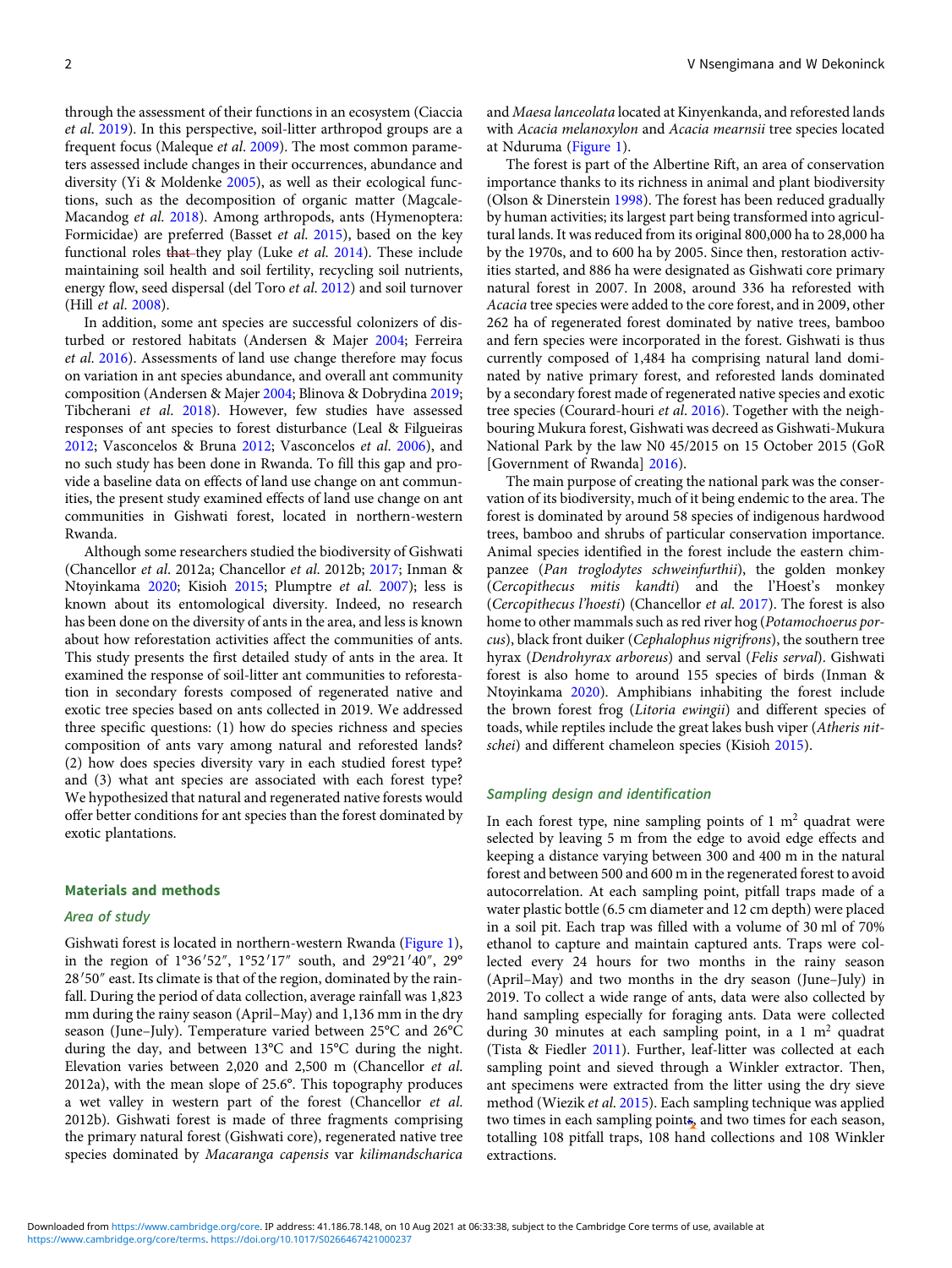<span id="page-2-0"></span>

Figure 1. Location of Gishwati forest in Rwanda and location of sampling points in each forest type. G: Gishwati core primary forest, K: Kinyenkanda secondary forest (regenerated native tree species), N: Nduruma secondary forest (reforested with exotic tree species); numbers indicate sampling points pear each forest type.

Ants were first identified morphologically to subfamily and genus (Fisher & Bolton [2016](#page-7-0)). Next, specimens of each genus were identified to species via microscope and keys (Bolton & Fisher [2008](#page-6-0); Borowiec [2016](#page-7-0); Fischer et al. [2012](#page-7-0); Rigato [2016](#page-8-0); [https://](https://www.antsofafrica.org) [www.antsofafrica.org](https://www.antsofafrica.org)). When the name of the species was not found in the identification keys, the genus name was maintained, while the species name was designated by the abbreviation SP followed by the numbers from 01. For definitive confirmation of species names, samples were taken to the Royal Belgian Institute of Natural Science, Brussels, Belgium. There, each identified species was compared with image banks available on AntWeb database (AntWeb [2020\)](#page-6-0), and ant collections of the museum. Specimens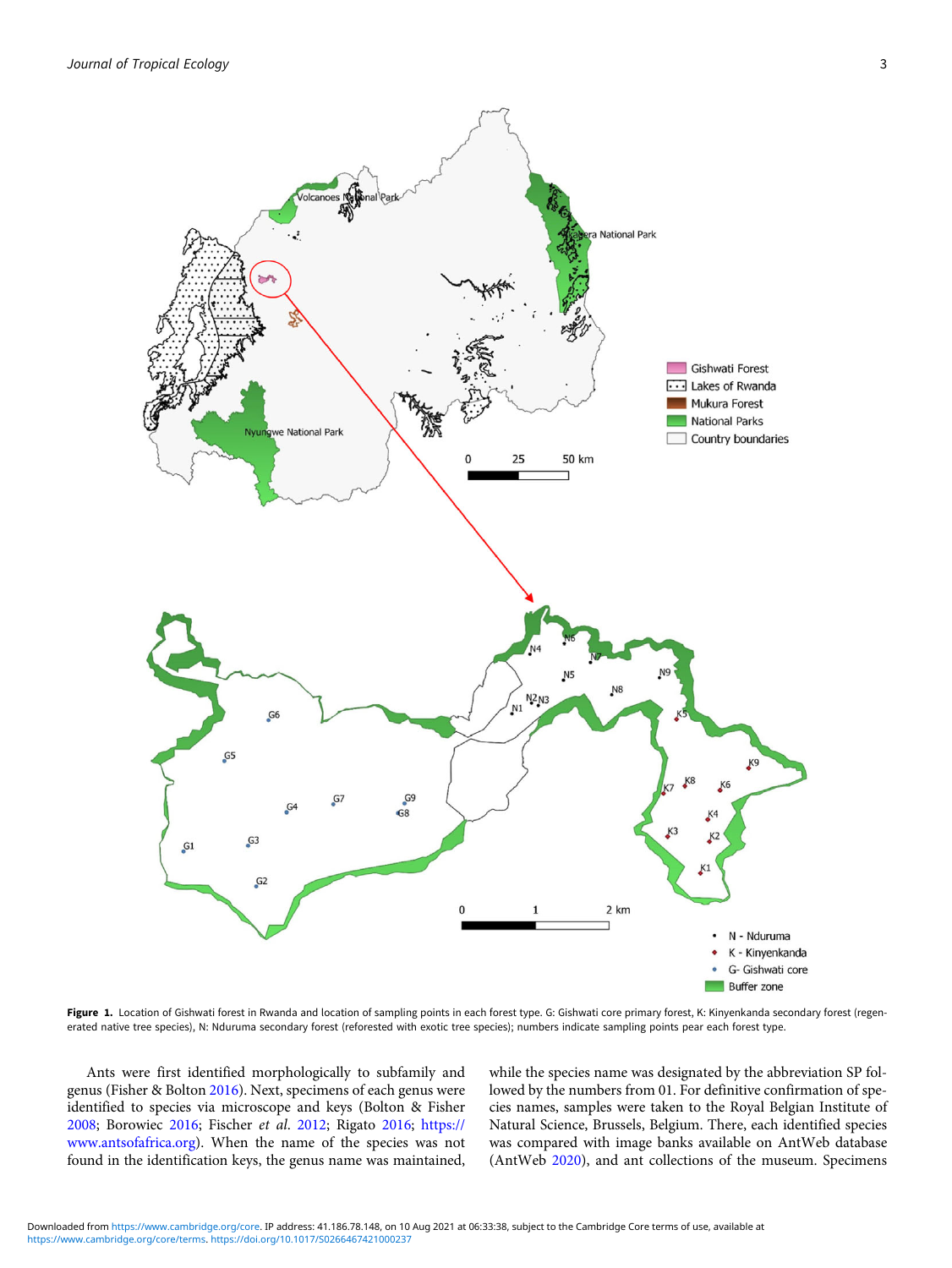are now housed at the Centre of Excellence for Biodiversity and Natural Resources Management (CoEB), College of Science and Technology, University of Rwanda.

## Data analysis

Ant species richness was calculated based on total observed number of ant species per forest type, sampling technique and sampling points (Verdinelli et al. [2017](#page-9-0)). Diversity indices namely dominance  $(D')$ , Shannon  $(H')$  and equitability  $(J')$  were calculated for each forest type to provide more information on ant communities (Daly et al. [2018](#page-7-0); Supriatna [2018](#page-8-0)). Further, the ANOVA tests were used for each forest to evaluate the variation in abundance of ant species between forest types (Etherington [2019](#page-7-0); Itoh et al. [2010](#page-7-0); Singhal & Rana [2015](#page-8-0)). Then, the abundance of ant species per sampling points and forest types were ordinated in non-metric multidimensional scaling (NMDS) based on Bray–Curtis similarity index (Taguchi & Oono [2005\)](#page-8-0).

The Bray–Curtis similarity index was also used for analysis of similarity (ANOSIM) to test for the significant differences in species composition between sampling points and forest types (Clarke [1993\)](#page-7-0). This was estimated following the R values. When R was closer to zero, we concluded a low dissimilarity (high similarity) between forest types. On the other hand, when R values were closer to 1, we concluded a high dissimilarity (low similarity) between forest types (Clarke & Green [1988](#page-7-0)). Finally, the similarity perecentage analysis (SIMPER) was calculated to determine which ant species contributed more to the similarity in species composition among forest types. High percentage implied high contribution, while low percentage explained low contribution to the similarity in species composition among forest types (Clarke [1993](#page-7-0); Clarke & Green [1988](#page-7-0)). All calculations were performed using the Paleontological Statistics Software (PAST) version 4.02.

#### Results

We identified a total of 2,481 individuals belonging to 5 subfamilies, 18 genera and 35 ant species ([Table 1\)](#page-4-0). Higher ant abundance was found in native primary forest (43.1% of total abundance), compared to regenerated native species (32.3% of total abundance) and exotic tree species (24.6% of total abundance) of the secondary forests. Higher abundance of ants was collected by using pitfall traps (57.1% of the total abundance) compared to Winkler extractor (31.4% of the total abundance) and hand sorting (11.5% of the total abundance). Taking all results together, the subfamily Myrmicinae had higher total abundance (86.3%) than Formicinae (6.4%), Ponerinae (5.4%), Dorylinae (1.6%) and Pseudomyrmicinae (0.2%). The subfamily Ponerinae had more genera, while Myrmicinae had a higher number of species counted at 15. Myrmicaria SP03 had more abundance (46.6%) than other ant species ([Table 1](#page-4-0)). The Myrmicaria SP03 differed from Myrmicaria opaciventris by the lack of ferruginous dull and in the structure of the postpetiole. It differed from Myrmicaria congolensis by the absence of densely packed fine longitudinal striations actually present at the dorsum of promesonotum in Myrmicaria congolensis. Further, Myrmicaria SP03 does not have the dull and red-brown gaster present in Myrmicaria Congolensis.

The total species richness was significantly higher in natural primary forest (mean = 30.5, Standard Error  $[SE] = 21.8$ ), than the secondary forest with regenerated native (mean = 23.7,  $SE = 8.8$ ,  $F = 0.1$ ,  $p > 0.05$ ), and exotic tree species (mean = 16.7,  $SE = 5.8$ ,  $F = 0.4$ ,  $p > 0.05$ ). Different ant species were commonly

found in primary natural forest  $(D')$ : mean = 0.5, SE = 0.1, p < 0.05), and in secondary forests of exotic tree species and regenerated native species (D': mean = 0.2,  $SE = 0.0$ ). However, the regenerated secondary forest had higher species diversity  $H'(mean)$  $= 2.0$ ,  $SE = 0.1$ ), compared to secondary forest with exotic (mean  $= 1.9$ ,  $SE = 0.1$ ) and natural primary (mean  $= 1.1$ ,  $SE = 0.1$ ) forest. The species equitability  $(J')$  in ant species identified in secondary forest with exotic trees was higher (mean  $= 0.8$ ,  $SE = 0.1$ ), than the equitability in the primary native forest (mean  $= 0.7$ ,  $SE = 0.0$ ), and the equitability in the secondary forest dominated by regenerated native species (mean  $= 0.5$ ,  $SE = 0.0$ ).

The NMDS based on Bray–Curtis similarity index between forest types indicated differences in sampling points (Stress = 0.14,  $Axis_1 = 0.71$ ,  $Axis_2 = 0.15$ ,  $p < 0.05$ , [Figure 2](#page-5-0)). From [Figure 2,](#page-5-0) it is also clear that the ant communities in Gishwati primary forest sampling points were different from that found in secondary forests. The ANOSIM by taking into consideration the whole community of ants indicated that species composition differed among forest types ( $R = 0.62$ .  $p < 0.005$ ). High similarity in species composition was found between ant species collected under native primary forest and regenerated native secondary forest  $(R = 0.09,$ p < 0.005). Low similarity was found between ant species sampled under primary native tree forest and exotic secondary forest  $(R = 0.88, p < 0.005)$ . This was also found in secondary forest, between the forests regenerated with native and exotic tree species  $(R = 0.75, p < 0.005)$ .

The SIMPER showed that 13 ant species most contributed to the average dissimilarity among species assemblages (% dissimilarity  $> 1\%$ ). These are *Myrmicaria* SP03 (29.5, 38.5%: average dissimilarity and contribution), Myrmicaria congolensis (18.8, 24.5%), Dorylus aggressor (10.5, 13.7%), Myrmicaria opaciventris (3.3, 4.3%), Tetramorium zonacaciae (1.5, 2.0%), Tetramorium simillimum (1.12, 1.43%). Tetramorium dedefra (1.04, 1.36%), Mesoponera subiridescens (1.01, 1.31%) Lepisiota SP01 (1.0, 1.30%), Tetramorium laevithorax (0.98, 1.28%), Camponotus maculatus (0.94, 1.23%), Camponotus flavomarginatus (0.86, 1.13%) and Tetramorium delagoense (0.78, 1.01%). Other ant species showed little average dissimilarity and contribution percentage (% of dissimilarity less than 1%).

# Discussion

High abundance of ant species was collected by using pitfall traps, and were found in soil-litter under natural primary forest compared to soil-litter under regenerated native and exotic tree species of the secondary forest. The ability of natural forests to maintain high soil biodiversity has been documented in other studies. It was found to be apparently based on elevated plant diversity and heterogeneity (Kassa et al. [2017](#page-8-0)), that offer nutrients to soil fauna (Bayranvand et al. [2017\)](#page-6-0). It is also rooted on the forest canopy density that creates stable macroclimate environments (Kamau et al. [2017\)](#page-7-0). The influence of environmental conditions and habitats created by primary forest on the abundance of ants was also confirmed by another study conducted in southern Cameroon (Borowiec [2016](#page-7-0); Fotso et al. [2015](#page-7-0)).

Camponotus cinctellus and Dorylus aggressor were restricted to the primary native forest. Despite suitable conditions offered by the natural primary forest, these ant species might occur there due to their mode of life. The adaptations of the ants of the genus Dorylus might be influenced by their foraging habits and prey preferences. In this regard, most of Dorylus species are either subterranean, leaf litter or surface foragers (McIntyre et al. [2001;](#page-8-0) Vanthomme et al.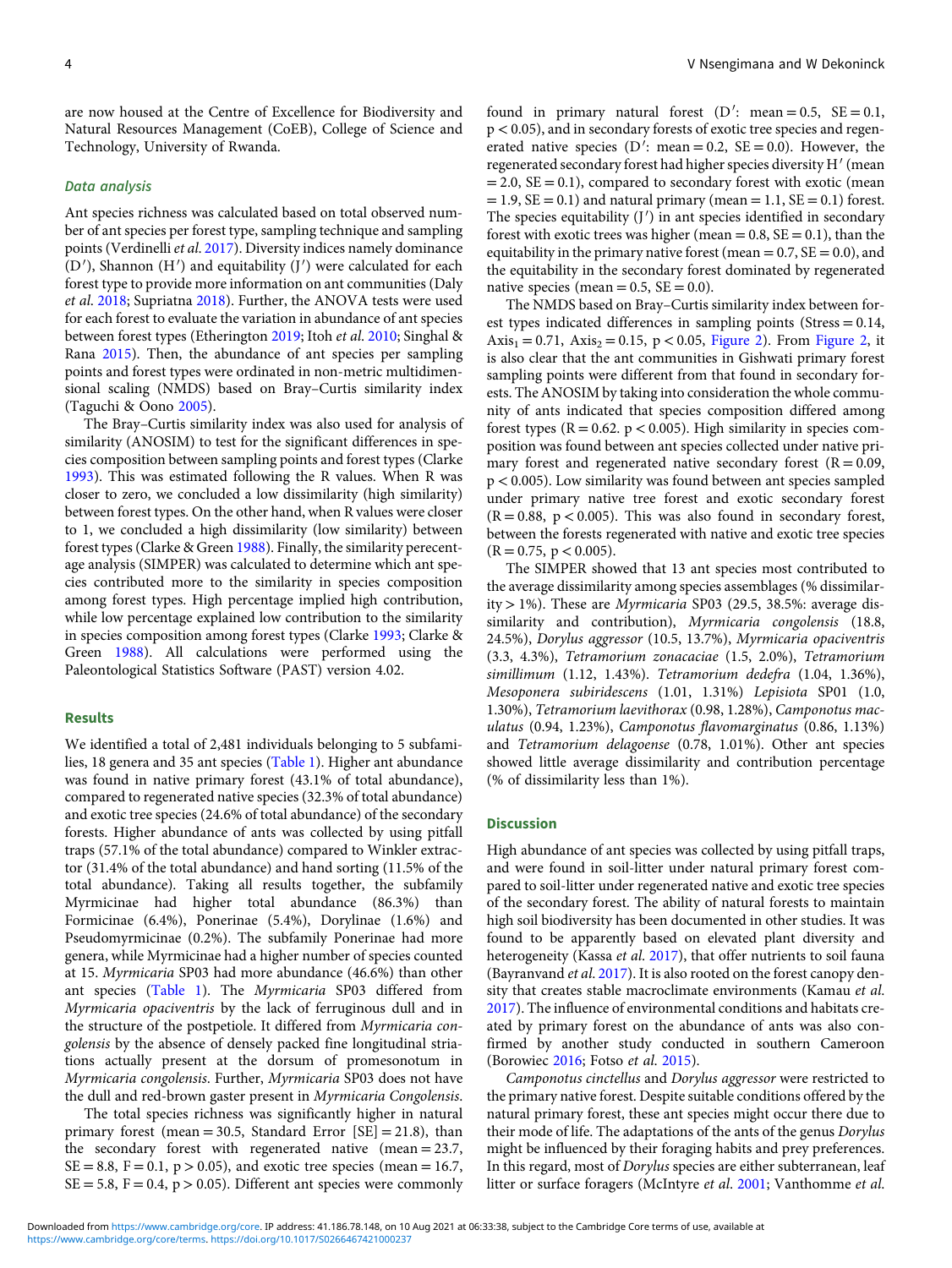# <span id="page-4-0"></span>Journal of Tropical Ecology 5

Table 1. Abundance of ant species per forest type (ns: number of specimens, NF: natural forest, EF: exotic forest, RF: regenerated forest, %: percentage)

|                                             | <b>NF</b>      |      |     | EF            |                | <b>RF</b>     |                | Total |  |
|---------------------------------------------|----------------|------|-----|---------------|----------------|---------------|----------------|-------|--|
| Subfamily and species                       | ns             | $\%$ | ns  | $\frac{0}{0}$ | ns             | $\frac{0}{0}$ | ns             | $\%$  |  |
| <b>Subfamily: Dorylinae</b>                 |                |      |     |               |                |               |                |       |  |
| Dorylus agressor (Fabricus, 1973)           | 28             | 1.1  |     |               |                |               | 28             | 1.1   |  |
| Dorylus congolensis (Santschi, 1910)        | 6              | 0.2  |     |               | 3              | 0.1           | 9              | 0.4   |  |
| Dorylus fulvus (Westwood, 1839)             | $\mathbf{1}$   | 0.0  |     |               | $\mathbf{1}$   | 0.0           | $\overline{2}$ | 0.1   |  |
| <b>Subfamily: Formicinae</b>                |                |      |     |               |                |               |                |       |  |
| Camponotus cinctellus (Gerstäcker, 1859)    | 6              | 0.2  |     |               |                |               | 6              | 0.2   |  |
| Camponotus cognatocompressus (Forel, 1886)  |                |      | 18  | 0.7           | 6              | 0.2           | 24             | 1.0   |  |
| Camponotus flavomarginatus (Mayr, 1862)     |                |      | 6   | 0.2           | 12             | 0.5           | 18             | 0.7   |  |
| Camponotus maculatus (Fabricius, 1782)      | 6              | 0.2  | 20  | 0.8           | 21             | 0.8           | 47             | 1.9   |  |
| Lepisiota SP01                              |                |      |     |               | 18             | 0.7           | 18             | 0.7   |  |
| Paratrechina longicornis (Santschi, 1920)   |                |      | 39  | 1.6           |                |               | 39             | 1.6   |  |
| Polyrhachis gagates (Smith, 1858)           |                |      | 3   | 0.1           |                |               | 3              | 0.1   |  |
| Polyrhachis militaris (Smith, 1858)         |                |      | 4   | 0.2           |                |               | 4              | 0.2   |  |
| <b>Subfamily: Myrmicinae</b>                |                |      |     |               |                |               |                |       |  |
| Crematogaster nigriceps (Emery, 1897)       |                |      |     |               | 12             | 0.5           | 12             | 0.5   |  |
| Meranoplus inermis (Emery, 1895)            |                |      | 15  | 0.6           |                |               | 15             | 0.6   |  |
| Myrmicaria congolensis (Forel, 1909)        | 54             | 2.2  | 112 | 4.5           | 235            | 9.5           | 401            | 16.2  |  |
| Myrmicaria opaciventris (Emery, 1893)       | 66             | 2.7  | 36  | 1.5           | 48             | 1.9           | 150            | 6.0   |  |
| Myrmicaria SP03                             | 766            | 30.9 | 174 | 7.0           | 216            | 8.7           | 1,156          | 46.6  |  |
| Pheidole megacephala (Santschi, 1914)       |                |      | 12  | 0.5           |                |               | 12             | 0.5   |  |
| Pheidole punctulata (Mayr, 1866)            |                |      | 6   | 0.2           |                |               | 6              | 0.2   |  |
| Pheidole SP03                               |                |      | 3   | 0.1           |                |               | 3              | 0.1   |  |
| Pheidole SP04                               |                |      | 3   | 0.1           |                |               | 3              | 0.1   |  |
| Strumigenys sarissa (Bolton, 1983)          | 6              | 0.2  |     |               | 8              | 0.3           | 14             | 0.6   |  |
| Tetramorium dedefra (Bolton, 1976)          | 20             | 0.8  | 24  | 1.0           | 30             | 1.2           | 74             | 3.0   |  |
| Tetramorium delagoense (Forel, 1894)        | 18             | 0.7  | 13  | 0.5           | 43             | 1.7           | 74             | 3.0   |  |
| Tetramorium laevithorax (Emery, 1895)       | 21             | 0.8  | 21  | 0.8           | 32             | 1.3           | 74             | 3.0   |  |
| Tetramorium simillimum (Smith, 1851)        | 20             | 0.8  | 27  | 1.1           | 27             | 1.1           | 74             | 3.0   |  |
| Tetramorium zonacaciae (Weber, 1943)        | 13             | 0.5  | 44  | 1.8           | 17             | 0.7           | 74             | 3.0   |  |
| <b>Subfamily: Ponerinae</b>                 |                |      |     |               |                |               |                |       |  |
| Bothroponera crassa (Emery, 1877)           | $\overline{2}$ | 0.1  |     |               | 3              | 0.1           | 5              | 0.2   |  |
| Bothroponera kenyensis (Santschi, 1937)     |                |      |     |               | 6              | 0.2           | 6              | 0.2   |  |
| Bothroponera talpa (André, 1890)            | 3              | 0.1  |     |               | $\overline{4}$ | 0.2           | $\overline{7}$ | 0.3   |  |
| Hypoponera segnis (Bolton and Fisher, 2011) | 5              | 0.2  |     |               | $\overline{7}$ | 0.3           | 12             | 0.5   |  |
| Mesoponera subiridescens (Wheeler, 1922)    | 9              | 0.4  | 20  | 0.8           | 18             | 0.7           | 47             | 1.9   |  |
| Odontomachus troglodytes (Santschi, 1914)   | $\sqrt{6}$     | 0.2  |     |               | 18             | 0.7           | 24             | 1.0   |  |
| Megaponera analis (Fabricus 1793)           | $\overline{7}$ | 0.3  | 5   | 0.2           | 3              | 0.1           | 15             | 0.6   |  |
| Phrynoponera gabonensis (André, 1892)       | $\,6\,$        | 0.2  | 6   | 0.2           | $\overline{7}$ | 0.3           | 19             | 0.8   |  |
| <b>Subfamily: Pseudomyrmicinae</b>          |                |      |     |               |                |               |                |       |  |
| Tetraponera natalensis (Forel, 1911)        |                |      |     |               | $\,6$          | 0.2           | 6              | 0.2   |  |
| Total number and % per forest type          | 1,069          | 43.1 | 611 | 24.7          | 801            | 32.3          | 2,481          | 100   |  |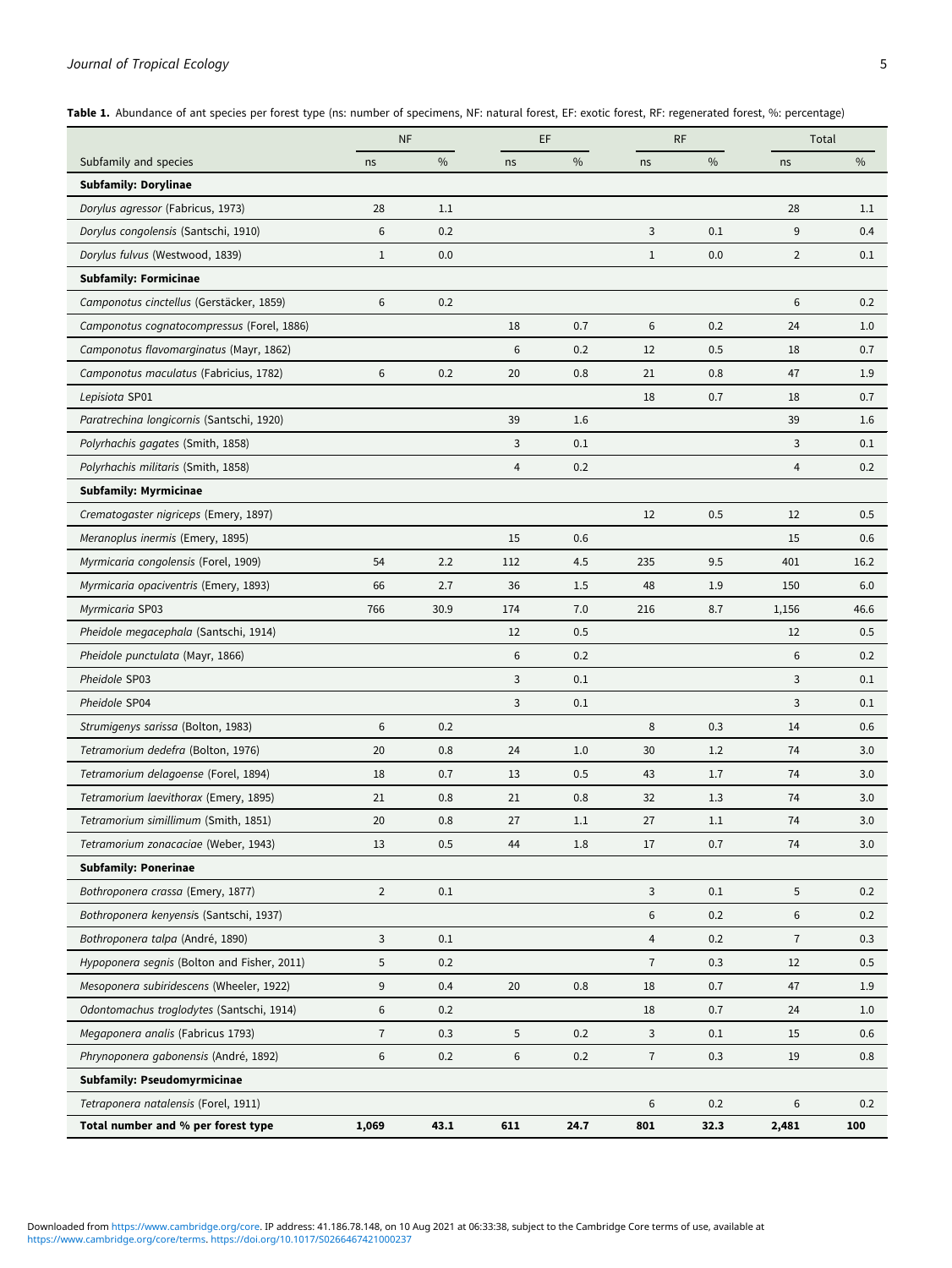<span id="page-5-0"></span>

Figure 2. Non-metric multidimensional scaling (NMDS) based on the Bray-Curtis similarity index between the forest types (G: Gishwati core natural primary forest, N: Nduruma land (dominated by exotic tree species), K: Kinyenkanda land (dominated by regenerated native species). The numbers correspond to the sampling points.

[2017\)](#page-9-0) so that they may occur in all land types. Another study indicated that the Camponotus cinctellus is able to survive in most environmental conditions (Nsengimana et al. [2018\)](#page-8-0) mainly in open landscapes such as savannah and cleared forests (Pekár & Haddad [2011](#page-8-0)), and tolerates different land uses (Quine & Humphrey [2010\)](#page-8-0). The occurrence of *Camponotus cinctellus* in natural forest might be associated with the effects of human activities that cleared the forest mainly for agricultural activities.

Eight species of the genera Meranoplus, Polyrachis, Pheidole and Paratrechina were restricted to the exotic forest. Our results also indicated that exotic tree species had less abundance of ant species, cases observed also in another study which indicated that exotic tree species have little relevance for biodiversity conservation (Martin et al. [2012](#page-8-0)). They induce the extinction of native species by favouring opportunistic invasive species (Rundel et al. [2014\)](#page-8-0). Another study indicated that non-native forest plantations affect soil water resources, and change soil physical, chemical and biological characteristics (Boudinot & Fisher [2013](#page-7-0); Chomicki & Renner [2017](#page-7-0)).

Back to the genus Meranoplus, available information about the mode of life of the genus is limited. Most species nest directly in the soil, under stones, in rotten wood or in leaf litter (Anderson [2006](#page-6-0)). However, further studies may focus on the mode of life of the species Meranoplus inermis as available information is more generalized to the genus level. In relation to the genus Polyrachis, the species Polyrhachis militaris is an arboreal ant species. Another study indicated that the species has the ability of changing habitats from arboreal to subterranean (Robson & Kohout [2007](#page-8-0)). However, nothing is known if this is the same case for the species Polyrhachis gagates. Occurrence of these species in exotic forest type might be due to their adaptations to the environmental conditions imposed by open and disturbed exotic forest type (Underwood & Brian [2006](#page-9-0)).

Exotic forest was also dominated by the highly invasive Pheidole megacephala. Another study indicated that this species is adapted to different land uses mainly cleared, open (Vanderwoude et al. [2000\)](#page-9-0) and disturbed environments (Kouakou et al. [2017](#page-8-0)). Another study showed that Pheidole megacephala is a highly invasive species (Horwood [1988](#page-7-0)), able to gradually replace native ants (AntWeb [2020](#page-6-0)). The forest is also inhabited by Pheidole punctulata, which, like Pheidole megacephala, has the ability to survive in different types of habitats. It was commonly found in open woodlands, human settlements, tropical dry forest and along the roads (AntWeb [2020\)](#page-6-0). Its specific microhabitat preferences include dead trees, spaces under rocks and tree barks, living and dead tree branches (Kouakou et al. [2017](#page-8-0)). The occurrence of Pheidole punctulata and Pheidole megacephala and their restriction to the secondary forest made of exotic tree species might be related to their adaptations to the conditions and structure of the secondary forest.

Exotic tree species were also dominated by the species Paratrechina longicornis, which is also an invasive species with the ability to survive in disturbed environments. This species is mainly found in urban centers, gardens and other manmade structures in cool temperate climates (Bini et al. [2013\)](#page-6-0). Its occurrence in exotic tree species might be associated with the adaptations to the conditions imposed by the disturbed and open secondary forest dominated by exotic tree species.

Five ant species were restricted to the regenerated secondary forest made of native trees: Bothroponera kenyensis, Lepisiota SP01, Tetraponera natalensis and Crematogaster nigriceps. Little information is known about the mode of life of ants from the genus Bothroponera (Hita & Fischer [2014](#page-7-0); Hita et al. [2010a,](#page-7-0) [2010b](#page-7-0)). Concerning the genus Lepisiota, a recent study indicated that all ants from the genus are generalist foragers with diverse nesting habitats, including decaying woods, soil and living trees (Sharaf et al. [2016](#page-8-0)). Even though they were restricted to regenerated native species in this study, Lepisiota species actually have the ability to occur in different types of wild habitats (Chazdon et al. [2009](#page-7-0)). In relation to the species Tetraponera natalensis, another study indicated that the survival of the species is more linked to its competitive character (Blüthgen & Stork [2007](#page-6-0)). Where they occur, they eliminate many other insects and remain the only dominant species in the area (Palmer & Brody [2007\)](#page-8-0). This mode of life probably allows them to adapt and survive the conditions imposed by the regenerated native species habitats.

Besides Tetraponera natalensis, survival of the species Crematogaster nigriceps was found to be related to their ability to fight other herbivores and being aggressive to browser insects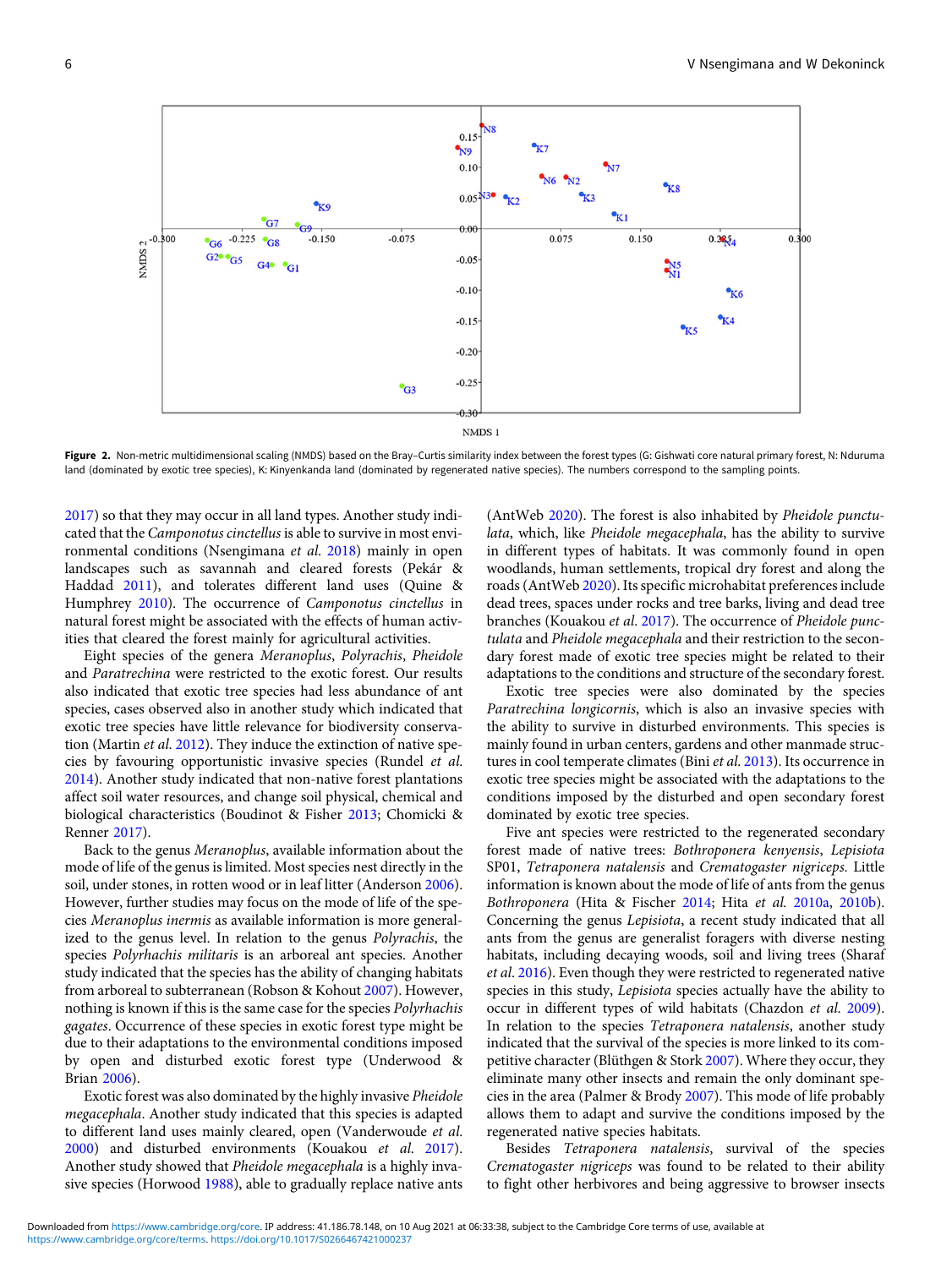<span id="page-6-0"></span>(Stanton et al. [1999\)](#page-8-0). They mainly depend on the axillary and terminal shoots of the host trees as source of food (Fernandes et al. [2014](#page-7-0)). Their presence in regenerated forest might be associated with the availability of young axillary and terminal shoots of young tree species.

Two ant species occurred in both native and exotic secondary forests. These are Camponotus flavomarginatus and Camponotus cognatocompressus. Recent studies indicated that these species prefer soft wood and young trees that offer suitable areas for nest construction (Chomicki & Renner [2017;](#page-7-0) Kamau et al. [2017](#page-7-0); Sayad et al. [2012](#page-8-0)). The occurrence of these species might be associated with young trees found in the studied secondary forests which are still young with soft woods.

Further, seven species were found in both primary native forest and secondary forest dominated by regenerated native tree species: Bothroponera crassa, Bothroponera talpa, Dorylus congolensis, Dorylus fulvus, Hypoponera segnis, Odontomachus troglodytes and Strumigenys sarissa. The occurrence of these different ant species in primary native and secondary regenerated native forest types may depend on either suitable environmental condition offered by native tree species, even though the mode of life of each ant species has also to be considered (Kronauer et al. [2007\)](#page-8-0). Odontomachus troglodytes for instance is a very common and wide-spread wood ant species in Central Africa (Booher [2019\)](#page-7-0) as well as Botrhoponera talpa (Joma & Mackay [2015](#page-7-0)). Little information about the mode of life is available for Dorylus congolensis (Bolton & Fisher [2011](#page-7-0)), Hypoponera segnis (Raimundo et al. [2009\)](#page-8-0) and Strumigenys sarisa (del Toro et al. [2012](#page-7-0)).

Twelve ant species occurred in all forest types [\(Table 1\)](#page-4-0). As it was discussed in the previous paragraphs, less is known about the mode of life of Camponotus species. This is the same for the species under the genus Mesoponera. However, the occurrence of ant species under the genus Myrmicaria in all forest types can be associated with their mode of life as it was found in other studies. The species Myrmicaria congolensis and Myrmicaria opaciventris are predators (Andersen & Majer 2004), tropical climate specialist (Hernández-Ruiz et al. [2009](#page-7-0)) and generalized Myrmicinae (Kenne & Dejean [1999](#page-8-0)), that have the ability to adapt to all environmental conditions (Kenne & Dejean [1999\)](#page-8-0). The occurrence of these species as well as Myrmicaria SP03 in all forest types might be related to their adaptations to different environmental conditions imposed by forest types (Yusuf et al. [2013\)](#page-9-0).

Another species found in all studied forest types is Megaponera analis. During the field data collection, we have mainly found this species in soil-litter rich in termites. The association between Megaponera analis and termites was found to be related to the their mode of feeding habits of the ant species, which mainly rely on termites as a major source of food (Hita et al. 2010). Further, all species under the genus Tetramorium identified in this study occurred in all studied forest types (Table [1](#page-4-0)). The little-known information about the mode of life of the ant species under Tetramorium genus indicated that they are predominant in old world, few of them being introduced in the new world (Hita & Fischer [2014](#page-7-0)). They are mainly found in Afrotropical region, where they inhabit a wide range of microhabitats. This mode of life indicates the diversification of Tetramorium species in Afrotropical region (Hita & Fischer [2014](#page-7-0)).

#### Conclusion

Results of this study indicated high ant species richness and species diversity in a primary forest and regenerated secondary forest using native tree species. This indicates the role of native primary forests and restoration activities using native tree species to maintain and pursued high biological diversity. We conclude that primary and secondary forests dominated by native species play a more significant role in ant biodiversity conservation compared to the secondary forest dominated by exotic tree species. We recommend further studies to focus on more ant collections and to the mode of life of each identified ant species and to understand the adaptations of each ant species to a specific forest type.

Supplementary material. To view supplementary material for this article, please visit <https://doi.org/10.1017/S0266467421000237>

Acknowledgements. Authors thank Mr Mberwa Josué William for the assistance during field data collection. They also thank the University of Rwanda – Sweden program, central research grants for the financial support for field data collection. Authors also thank the Global Taxonomy Initiative (GTI) within the framework of Capacities for Biodiversity and Sustainable Development (CEBioS) for the financial support for the visit of the entomological collections at the Royal Belgian Institute of Natural Sciences (RBINS), Brussels, Belgium for definitive confirmation of species names.

## References

- Alroy J (2017) Effects of habitat disturbance on tropical forest biodiversity. Proceedings of the National Academy of Sciences of the United States of America 114, 6056–6061. <https://doi.org/10.1073/pnas.1611855114>.
- Andersen AN and Majer JD (2004) Ants show the way down under: Invertebrates as bioindicators in land management. Frontiers in Ecology and Environment 2, 291–298.
- Anderson AN (2006) A systematic overview of Australian species of the mrmicine ant genus Meranoplus F. Smith, 1853 (Hymenoptera: Formicidae). Myrmecologische Nachrichten 8, 157–170.
- AntWeb (2020) [https://www.Antweb.org/taxonomicpage.](https://www. Antweb.org/taxonomicpage) Accessed 2 January 2020. California Academy of Sciences. 2020.
- Bain GC, Macdonald MA, Hamer R, Gardiner R, Johnson CN and Jones ME (2020) Changing bird communities of an agricultural landscape: Declines in arboreal foragers, increases in large species. Royal Society Open Science 7, 200076. [https://doi.org/10.1098/rsos.200076.](https://doi.org/10.1098/rsos.200076)
- Barlow J, Overal WL, Araujo IS, Gardner TA and Peres CA (2007) The Value of primary, secondary and plantation forests for fruit-feeding butterflies in the Brazilian Amazon. Applied Ecology 44, 1001–1012. [https://doi.org/10.](https://doi.org/10.1111/j.1365-2664.2007.01347.x) [1111/j.1365-2664.2007.01347.x](https://doi.org/10.1111/j.1365-2664.2007.01347.x).
- Basset Y, Cizek L, Cuénoud P, Didham RK, Novotny V, Ødegaard F, Roslin T, et al. (2015) Arthropod distribution in a tropical rainforest: Tackling a four-dimensional puzzle. PLoS ONE 10. [https://doi.org/10.1371/journal.](https://doi.org/10.1371/journal.pone.0144110) [pone.0144110](https://doi.org/10.1371/journal.pone.0144110).
- Bayranvand M, Kooch Y and Rey A (2017) Earthworm Population and Microbial Activity Temporal Dynamics in a Caspian Hyrcanian Mixed Forest. European Journal of Forest Research 136, 447–456. [https://doi.org/](https://doi.org/10.1007/s10342-017-1044-5) [10.1007/s10342-017-1044-5](https://doi.org/10.1007/s10342-017-1044-5).
- Bini D, dos Santos CA, do Carmo KB, Kishino N, Andrade G, Zangaro W and Marco Antonio Nogueira MA (2013) Effects of land use on soil organic carbon and microbial processes associated with soil health in Southern Brazil. European Journal of Soil Biology 55, 117–123. [https://doi.org/10.](https://doi.org/10.1016/j.ejsobi.2012.12.010) [1016/j.ejsobi.2012.12.010](https://doi.org/10.1016/j.ejsobi.2012.12.010).
- Blinova SV and Dobrydina TI(2019) The study of bioindicators possibilities of ants (Hymenoptera: Formicidae) under the conditions of industrial pollution. IOP Conference Series: Earth and Environmental Science 224, 1-7. [https://doi.org/10.1088/1755-1315/224/1/012034.](https://doi.org/10.1088/1755-1315/224/1/012034)
- Blüthgen N and Stork NE (2007) Ant mosaics in a tropical rainforest in Australia and elsewhere: A critical review. Austral Ecology 32, 93–104. [https://doi.org/10.1111/j.1442-9993.2007.01744.x.](https://doi.org/10.1111/j.1442-9993.2007.01744.x)
- Bolton B and Fisher BL (2008) The Afrotropical Ponerine Ant Genus Phrynoponera Wheeler (Hymenoptera: Formicidae). Zootaxa 52, 35–52. [https://doi.org/10.11646/zootaxa.1892.1.3.](https://doi.org/10.11646/zootaxa.1892.1.3)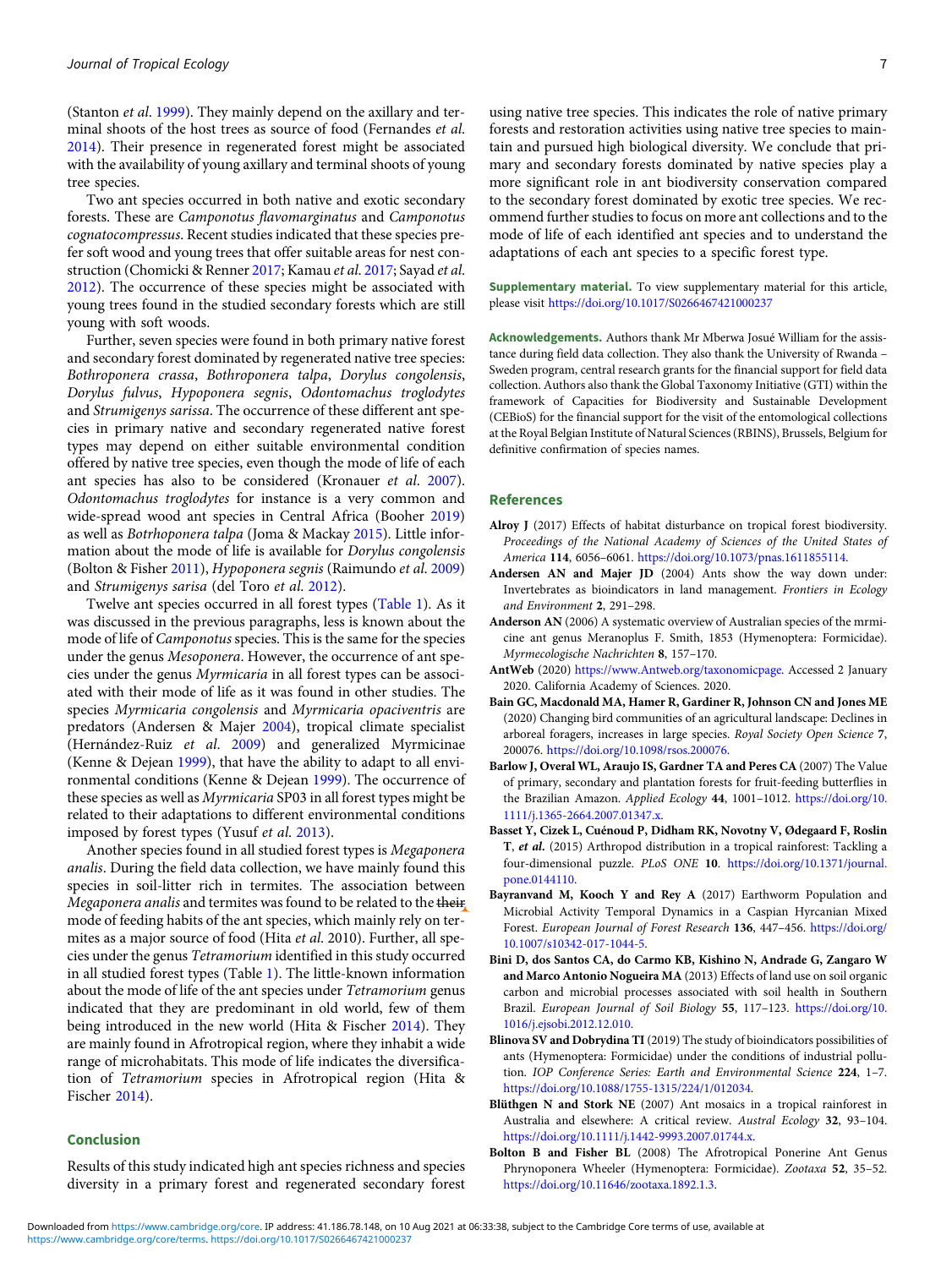- <span id="page-7-0"></span>Bolton B and Fisher BL (2011) Taxonomy of Afrotropical and West Palaearctic ants of the Ponerine Genus Hypoponera Santschi (Hymenoptera: Formicidae). Zootaxa 2843, 1–118. [https://doi.org/10.](https://doi.org/10.11646/zootaxa.2843.1.1) [11646/zootaxa.2843.1.1.](https://doi.org/10.11646/zootaxa.2843.1.1)
- Booher DB (2019) Taxonomic clarification of two Nearctic Strumigenys (Hymenoptera: Formicidae). Zootaxa 4664, 401–411. [https://doi.org/10.](https://doi.org/10.11646/zootaxa.4664.3.7) [11646/zootaxa.4664.3.7.](https://doi.org/10.11646/zootaxa.4664.3.7)
- Borowiec ML (2016) Generic revision of the ant subfamily Dorylinae (Hymenoptera, Formicidae). ZooKeys 608, 1–280. doi: [10.3897/zookeys.](https://doi.org/10.3897/zookeys.608.9427) [608.9427](https://doi.org/10.3897/zookeys.608.9427)
- Boudinot BE and Fisher BL (2013) A Taxonomic Revision of the Meranoplus F. Smith of Madagascar (Hymenoptera: Formicidae: Myrmicinae) with Keys to Species and Diagnosis of the Males. Zootaxa 3635, 301–339. [https://doi.](https://doi.org/10.11646/zootaxa.3635.4.1) [org/10.11646/zootaxa.3635.4.1](https://doi.org/10.11646/zootaxa.3635.4.1).
- Bullock JM, Aronson J, Newton AC, Pywell RF and Rey-Benayas JM (2011) Restoration of ecosystem services and biodiversity: Conflicts and opportunities. Trends in Ecology and Evolution 26, 541–549. [https://doi.org/10.1016/j.](https://doi.org/10.1016/j.tree.2011.06.011) [tree.2011.06.011](https://doi.org/10.1016/j.tree.2011.06.011).
- Cao S, Chen L and Yu X (2009) Impact of China's grain for green project on the landscape of vulnerable arid and semi-arid agricultural regions: A Case study in Northern Shaanxi Province. Journal of Applied Ecology 46, 536–543. <https://doi.org/10.1111/j.1365-2664.2008.01605.x>.
- Chancellor RL, Langergraber K, Ramirez S, Rundus AS, and Vigilant L (2012a) Genetic sampling of unhabituated Chimpanzees (Pan Troglodytes Schweinfurthii) in Gishwati Forest Reserve, an isolated forest fragment in Western Rwanda. International Journal of Primatology 33, 479–488. [https://doi.org/10.1007/s10764-012-9591-6.](https://doi.org/10.1007/s10764-012-9591-6)
- Chancellor RL, Rundus AS and Nyandwi S (2012b) The influence of seasonal variation on Chimpanzee (Pan Troglodytes Schweinfurthii) fall-back food consumption, nest group size, and habitat use in Gishwati, a montane rain forest fragment in Rwanda. International Journal of Primatology 33, 115– 133. <https://doi.org/10.1007/s10764-011-9561-4>.
- Chancellor RL, Rundus AS and Nyandwi S (2017) Chimpanzee seed dispersal in a montane forest fragment in Rwanda. American Journal of Primatology 79, 1–8. <https://doi.org/10.1002/ajp.22624>.
- Chazdon RL, Peres CA, Dent D, Sheil D, Lugo AE, Lamb D, Stork NE and Miller SE (2009) The potential for species conservation in tropical secondary forests. Conservation Biology 23, 1406–1417. [https://doi.org/10.1111/j.1523-](https://doi.org/10.1111/j.1523-1739.2009.01338.x) [1739.2009.01338.x](https://doi.org/10.1111/j.1523-1739.2009.01338.x).
- Chomicki G and Renner SS (2017) The interactions of ants with their biotic environment. Proceedings of the Royal Society B: Biological Sciences 284. [https://doi.org/10.1098/rspb.2017.0013.](https://doi.org/10.1098/rspb.2017.0013)
- Ciaccia C, Ceglie FG, Burgio G, Madžarić S, Testan Ei, Muzzi E, Mimiola G and Tittarelli F (2019) Impact of agroecological practices on greenhouse vegetable production: Comparison among organic production systems. Agronomy 9, 372. <https://doi.org/10.3390/agronomy9070372>.
- Clarke KR (1993) Non-parametric multivariate analyses of changes in community structure. Australian Journal of Ecology 18, 117–143. [https://doi.org/10.](https://doi.org/10.1111/j.1442-9993.1993.tb00438.x) [1111/j.1442-9993.1993.tb00438.x](https://doi.org/10.1111/j.1442-9993.1993.tb00438.x).
- Clarke KR and Green (RH) 1988. Statistical design and analysis for a biological effects' study. Marine Ecology Progress Series 46, 213–226.
- Courard-houri D, Chester W, Rundus AS and Chester W (2016) A method for estimating the current and future carbon content of standing biomass applied to Gishwati forest reserve, Rwanda. Journal of Tropical Forest Science 28, 416–425.
- Czimczik CI, Mund M, Detlef SE and Wirth C (2005) Effects of reforestation, deforestation, and afforestation on carbon storage in soils. In Griffiths H and Jarvis PG (eds), The Carbon Balance of Forest Biomes. Taylor and Francis. pp. 319–330. <https://doi.org/10.4324/9780203501344-15>.
- D'Ippolito A, Ferrari E, Iovino F, Nicolaci A and Veltri A (2013) Reforestation and land use change in a drainage basin of Southern Italy. IForest 6, 175–182. <https://doi.org/10.3832/ifor0741-006>.
- Daly AJ, Baetens JM and de Baets B (2018) Ecological diversity: Measuring the unmeasurable. Mathematics 6, 119. [https://doi.org/10.3390/math6070119.](https://doi.org/10.3390/math6070119)
- Del Toro I, Rbbons RRR and Pelini LPS (2012) The little things that run the world revisited: A Review of ant-mediated ecosystem services and disservices (Hymenoptera: Formicidae). Myrmecological News 17, 133–146.
- Etherington TR (2019) Mahalanobis distances and ecological niche modelling: Correcting a chi-squared probability error. Peer Journal 7, e6678. [https://doi.](https://doi.org/10.7717/peerj.6678) [org/10.7717/peerj.6678.](https://doi.org/10.7717/peerj.6678)
- Faber J H and van Wensem J (2012) Science of the total environment elaborations on the use of the ecosystem services concept for application in ecological risk assessment for soils. Science of the Total Environment 415, 3–8. <https://doi.org/10.1016/j.scitotenv.2011.05.059>.
- Fernandes EF, de Castro MM, Barbosa BC and Prezoto F (2014) Variation in nesting behaviour of the arboreal ant Camponotus sericeiventris (Hymenoptera: Formicidae). Florida Entomologist 97, 1237–1239. [https://](https://doi.org/10.1653/024.097.0332) [doi.org/10.1653/024.097.0332.](https://doi.org/10.1653/024.097.0332)
- Ferreira JN, Ribeiro R, De Castro S, Barlow J, Andersen AN, Schoereder JH, Berenguer E, Ferreira JN and Alan T (2016) Biodiversity consequences of land-use change and forest disturbance in the Amazon: A multi-scale assessment using ant communities. BIOC 197, 98–107. [https://doi.org/10.1016/j.](https://doi.org/10.1016/j.biocon.2016.03.005) [biocon.2016.03.005.](https://doi.org/10.1016/j.biocon.2016.03.005)
- Fischer G, Garcia FH and Peters MK (2012) Generic revision of the ant subfamily Dorylinae (Hymenoptera, Formicidae). ZooKeys 608, 1–280. doi: [10.](https://doi.org/10.3897/zookeys.608.9427) [3897/zookeys.608.9427](https://doi.org/10.3897/zookeys.608.9427)
- Fisher BL and Bolton B (2016) Ants of Africa and Madagascar: A Guide to the Genera. University of California Press.
- Fotso Kuate A, Hanna R, Tindo M, Nanga S and Nagel P (2015) Ant diversity in dominant vegetation types of Southern Cameroon. Biotropica 47, 94–100. <https://doi.org/10.1111/btp.12182>.
- Frolking S, Palace MW, Clark DB, Chambers JQ, Shugart HH and Hurtt GC (2009) Forest disturbance and recovery: A general review in the context of spaceborne remote sensing of impacts on aboveground biomass and canopy structure. Journal of Geophysical Research 114, G00E02. [https://doi.org/10.](https://doi.org/10.1029/2008JG000911) [1029/2008JG000911.](https://doi.org/10.1029/2008JG000911)
- GoR [Government of Rwanda] (2016) Law Nº45/2015 OF 15/10/2015 Establishing the Gishwati - Mukura National Park. Official Gazette N° 05 of 01/02/2016, 2016.
- Hernández-Ruiz P, Castaño-Meneses G and Cano-Santana Z (2009) Composition and functional groups of epiedaphic Ants (Hymenoptera: Formicidae) in irrigated agroecosystem and in non-agricultural Areas. Pesquisa Agropecuária Brasileira 44, 904–910. [https://doi.org/10.1590/](https://doi.org/10.1590/s0100-204x2009000800015) [s0100-204x2009000800015](https://doi.org/10.1590/s0100-204x2009000800015).
- Hill JG, Summerville KS and Brown RL (2008) Habitat associations of ant species (Hymenoptera: Formicidae) in a heterogeneous Mississippi landscape. Environmental Entomology 37, 453–463.
- Hita GF and Fischer G (2014) Additions to the taxonomy of the Afrotropical Tetramorium Weitzeckeri species complex (Hymenoptera, Formicidae, Myrmicinae), with the description of a new species from Kenya. European Journal of Taxonomy 90, 1–16. <https://doi.org/10.5852/ejt.2014.90>.
- Hita GF, Fischer G, Kück P, Thormann B and Peters MK (2010a) Tetramorium Boehmei species. new Ant (Hymenoptera: Formicidae) species from the Kakamega forest, Western Kenya. Bonn Zoological Bulletin 57, 359–366.
- Hita GF, Fischer G and Peters MK (2010b) Taxonomy of the Tetramorium Weitzeckeri species Group (Hymenoptera: Formicidae) in the Afrotropical zoogeographical region. Zootaxa 90, 1–90. [https://doi.org/10.11646/](https://doi.org/10.11646/zootaxa.2704.1.1) [zootaxa.2704.1.1](https://doi.org/10.11646/zootaxa.2704.1.1).
- Horwood MA (1988) Control of Pheidole Megacephala (F.) (Hymenoptera: Formicidae) using methoprene baits. Australian Journal of Entomology 27, 257–258. <https://doi.org/10.1111/j.1440-6055.1988.tb01171.x>
- Inman S and Ntoyinkama C (2020) Recent survey of birds in Gishwati forest, Rwanda. Journal of East African Ornithology 40, 7–15.
- Itoh A, Ohkubo T, Nanami T, Tan S and Yamakura T (2010) Comparison of statistical tests for habitat associations in tropical forests: A case study of sympatric dipterocarp trees in a Bornean forest. Forest Ecology and Management 259, 323–332. <https://doi.org/10.1016/j.foreco.2009.10.022>.
- Joma AMA and Mackay WP (2015) Revision of the African ants of the Bothroponera Pumicosa species complex (Hymenoptera: Formicidae: Ponerinae). Sociobiology 62, 538–563. [https://doi.org/10.13102/socio](https://doi.org/10.13102/sociobiology.v62i4.845) [biology.v62i4.845](https://doi.org/10.13102/sociobiology.v62i4.845).
- Kamau S, Barrios E, Karanja NK, Ayuke FO and Lehmann J (2017) Soil macrofauna abundance under dominant tree species increases along a soil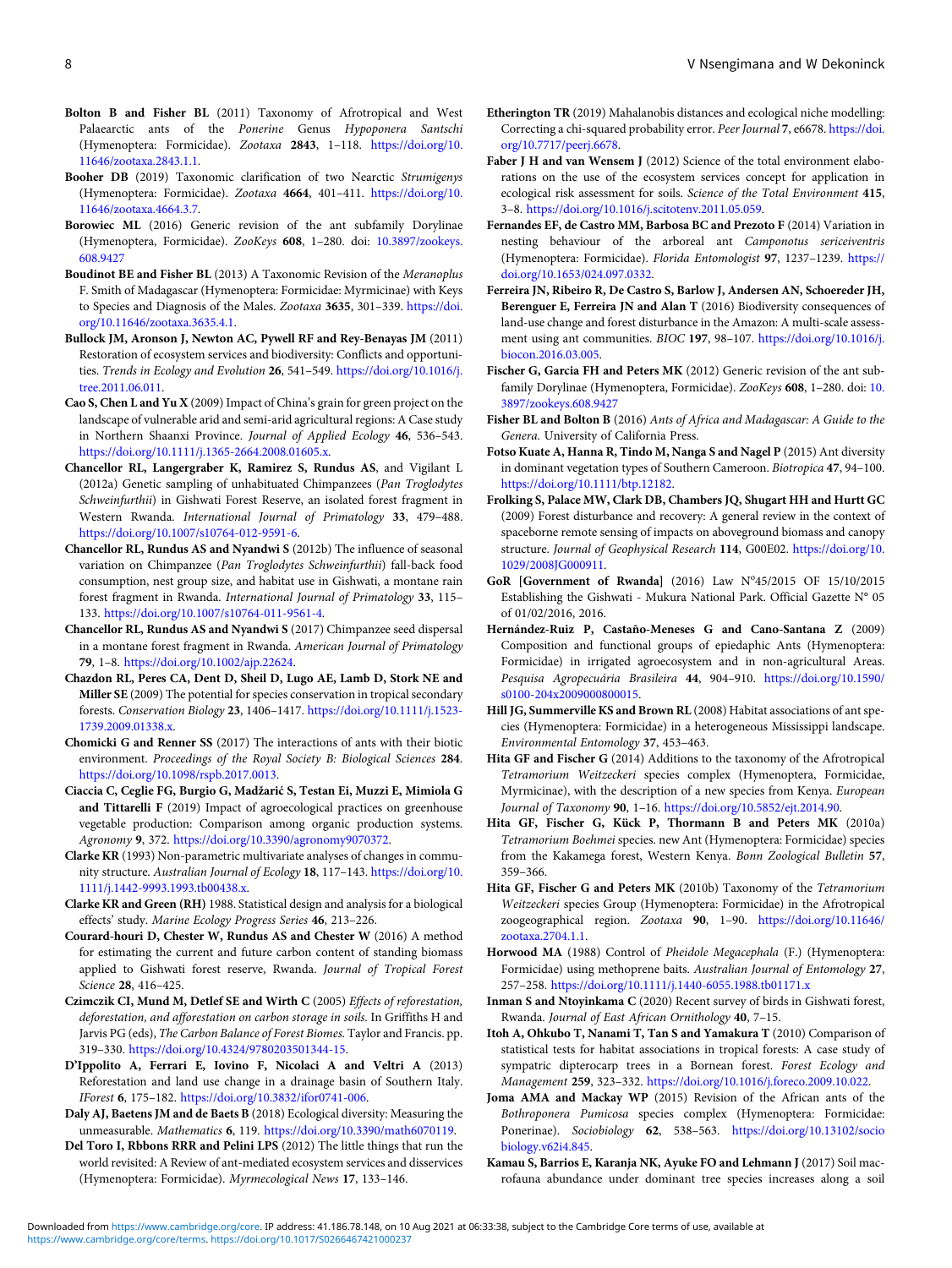<span id="page-8-0"></span>degradation gradient. Soil Biology and Biochemistry 112, 35–46. [https://doi.](https://doi.org/10.1016/j.soilbio.2017.04.016) [org/10.1016/j.soilbio.2017.04.016.](https://doi.org/10.1016/j.soilbio.2017.04.016)

- Karp DS, Rominger AJ, Zook J, Ehrlich PR and Daily GC (2012) Intensive agriculture erodes b-diversity at large scales. Ecology Letters 15, 963–970. [https://doi.org/10.1111/j.1461-0248.2012.01815.x.](https://doi.org/10.1111/j.1461-0248.2012.01815.x)
- Kassa H, Dondeyne S, Poesen J, Frankl A and Nyssen J (2017) Impact of deforestation on soil fertility, soil carbon and nitrogen stocks: The case of the Gacheb catchment in the White Nile Basin, Ethiopia. Agriculture, Ecosystems and Environment 247, 273–282. [https://doi.org/10.1016/j.agee.](https://doi.org/10.1016/j.agee.2017.06.034) [2017.06.034.](https://doi.org/10.1016/j.agee.2017.06.034)
- Kenne M and Dejean A (1999) Diet and foraging activity in Myrmicaria opaciventris (Hymenoptera: Formicidae: Myrmicinae). Sociobiology 33, 171–184.
- Kisioh H (2015) Gishwati Forest Reserve Three Years Interim Management Plan 2015–2018. Kigali, Rwanda.
- Kooch Y, Tavakoli M and Akbarinia M (2018) Tree Species Could Have Substantial Consequences on Topsoil Fauna: A Feedback of Land Degradation/Restoration. European Journal of Forest Research 137, 793-805. <https://doi.org/10.1007/s10342-018-1140-1>.
- Kouakou LMM, Yeo K, Vanderheyden A, Kone M, Delsinne T, Ouattara K, Herrera HW and Dekoninck W (2017) First morphological and molecular confirmed report of the invasive tropical fire ant, Solenopsis Geminata (Fabricius, 1804) (Hymenoptera: Formicidae) from Côte d'ivoire (West Africa). BioInvasions Records 6, 173–179. [https://doi.org/10.3391/bir.2017.](https://doi.org/10.3391/bir.2017.6.2.14) [6.2.14.](https://doi.org/10.3391/bir.2017.6.2.14)
- Kronauer D, Schöning C, Vilhelmsen L and Boomsma J (2007) A molecular phylogeny of Dorylus army ants provides evidence for multiple evolutionary transitions in foraging niche. BMC Evolutionary Biology 7, [https://doi.org/](https://doi.org/http://www.biomedcentral.com/1471-2148/7/56) [http://www.biomedcentral.com/1471-2148/7/56.](https://doi.org/http://www.biomedcentral.com/1471-2148/7/56)
- Leal I and Filgueiras BKC (2012) Effects of habitat fragmentation on ant richness and functional composition in Brazilian Atlantic forest. Biodiversity and Conservation 21, 1687–1701. <https://doi.org/10.1007/s10531-012-0271-9>.
- Löf M, Madsen P, Metslaid M and Witzell J (2019) Restoring forests: Regeneration and ecosystem function for the future. New Forests 50, 139– 151. [https://doi.org/10.1007/s11056-019-09713-0.](https://doi.org/10.1007/s11056-019-09713-0)
- Luke SH, Fayle TM, Eggleton P, Turner EC and Davies RG (2014) Functional structure of ant and termite assemblages in old growth forest, logged forest and oil palm plantation in Malaysian Borneo. Biodiversity and Conservation. <https://doi.org/10.1007/s10531-014-0750-2>.
- Magcale-Macandog DB, Manlubatan MBT, Javier JM, Edrial JD, Mago KS, de Luna JEI, Nayoos J and Porcioncula RP (2018) Leaf Litter Decomposition and Diversity of Arthropod Decomposers in Tropical Muyong Forest in Banaue, Philippines. Paddy and Water Environment 16, 265–277. [https://doi.org/10.1007/s10333-017-0624-9.](https://doi.org/10.1007/s10333-017-0624-9)
- Maleque MA, Maeto K and Ishii HT (2009) Arthropods as bioindicators of sustainable forest management, with a focus on plantation forests. Applied Entomology and Zoology 44, 1–11. <https://doi.org/10.1303/aez.2009.1>.
- Martin SP, Gheler-Costa C, Rosalino LM and Verdace LM (2012) terrestrial non-volant small mammals in agro-silvicultural landscapes of South-eastern Brazil. Forest Ecology and Management 282, 185–195.
- McIntyre NE, Rango J, Fagan WF and Faeth SH (2001) Ground arthropod community structure in a heterogeneous urban environment. Landscape and Urban Planning 52, 257–274. [https://doi.org/10.1016/S0169-2046\(00\)](https://doi.org/10.1016/S0169-2046(00)00122-5) [00122-5.](https://doi.org/10.1016/S0169-2046(00)00122-5)
- Nsengimana V, Kaplin AB, Francis F, Kouakou LMM, Dekoninck W and Nsabimana D (2018) Use of soil and litter ants (Hymenoptera: Formicidae) as biological indicators of soil quality under different land uses in Southern Rwanda. Environmental Entomology 47, 1394–1401. [https://doi.](https://doi.org/10.1093/ee/nvy144) [org/10.1093/ee/nvy144.](https://doi.org/10.1093/ee/nvy144)
- Olson DM and Dinerstein E (1998) The global 200: A representation approach to conserving the Earth's most biologically valuable ecoregions. Conservation Biology 12, 502–515. <https://doi.org/10.1046/j.1523-1739.1998.012003502.x>.
- Palmer TM and Brody AK (2007) Mutualism as reciprocal exploitation: African plant-ants defend foliar but not reproductive structures. Ecology 88, 3004–3011. [https://doi.org/10.1890/07-0133.1.](https://doi.org/10.1890/07-0133.1)
- Pekár S and Haddad C (2011) Trophic strategy of ant-eating Mexcala elegans (Araneae: Salticidae): Looking for evidence of evolution of prey-specialization. Arachnology 39, 133–138. <https://doi.10.1636/Hi10-56.1>
- Plumptre AJ, Davenport TRB, Behangana M, Kityo R, Eilu G, Ssegawa P, Ewango C, et al. (2007) The biodiversity of the Albertine Rift. Biological Conservation 134, 178–194. [https://doi.org/10.1016/j.biocon.2006.08.021.](https://doi.org/10.1016/j.biocon.2006.08.021)
- Quine CP and Humphrey JW (2010) Plantations of exotic tree species in Britain: Irrelevant for biodiversity or novel habitat for native species? Biodiversity and Conservation 19, 1503–1512. [https://doi.org/10.1007/](https://doi.org/10.1007/s10531-009-9771-7) [s10531-009-9771-7](https://doi.org/10.1007/s10531-009-9771-7).
- Raimundo RLG, Freitas AVL and Oliveira PS. 2009. Seasonal patterns in activity rhythm and foraging ecology in the Neotropical forest-dwelling ant, Odontomachus chelifer (Formicidae: Ponerinae). Annals of the Entomological Society of America 102, 1151–1157. [https://doi.org/10.1603/](https://doi.org/10.1603/008.102.0625) [008.102.0625.](https://doi.org/10.1603/008.102.0625)
- Ren H, Lu H, Shen W, Huang C, Guo Q, Li Z and Jian S (2009) Sonneratia Apetala Buch. Ham in the Mangrove Ecosystems of China: An Invasive Species or Restoration Species? Ecological Engineering 35, 1243–1248. [https://doi.org/10.1016/j.ecoleng.2009.05.008.](https://doi.org/10.1016/j.ecoleng.2009.05.008)
- Rigato F (2016) The ant genus Polyrhachis F. Smith in sub-Saharan Africa, with descriptions of ten new species. (Hymenoptera: Formicidae. Zootaxa 4088, 001–050. <http://doi.org/10.11646/zootaxa.4088.1.1>
- Robson SKA and Kohout RJ (2007) A review of nesting habits and socioecology of the ant genus Polyrhachis Fr. Smith. Asian Myrmecology 1, 81–99.
- Römbke J, Schmelz MR and Pélosi C (2017) Effects of organic pesticides on Enchytraeids (Oligochaeta) in agroecosystems: Laboratory and higher-tier tests. Frontiers in Environmental Science 5. [https://doi.org/10.3389/fenvs.](https://doi.org/10.3389/fenvs.2017.00020) [2017.00020](https://doi.org/10.3389/fenvs.2017.00020)
- Rundel PW, Dickie IA and Richardson DM (2014) Tree Invasions into Treeless Areas: Mechanisms and Ecosystem Processes. Biological Invasions 16, 663–675. [https://doi.org/10.1007/s10530-013-0614-9.](https://doi.org/10.1007/s10530-013-0614-9)
- Sayad E, Hosseini SM, Hosseini V and Salehe-Shooshtari MH (2012) Soil Macrofauna in Relation to Soil and Leaf Litter Properties in Tree Plantations. Journal of Forest Science 58, 170–180.
- Schlaepfer MA (2018) Do non-native species contribute to biodiversity?" PLoS Biology 16, 1–6. [https://doi.org/10.1371/journal.pbio.2005568.](https://doi.org/10.1371/journal.pbio.2005568)
- Sharaf MR, Salman S, al Dhafer HM, Akbar SA, Abdel-Dayem MS, and Aldawood AS. 2016. Taxonomy and distribution of the genus Trichomyrmex Mayr, 1865 (Hymenoptera: Formicidae) in the Arabian Peninsula, with the description of two new species. European Journal of Taxonomy 1865, 1–36. <https://doi.org/10.5852/ejt.2016.246>.
- Singhal R and Rana R (2015) Chi-square test and its application in hypothesis testing. Journal of the Practice of Cardiovascular Sciences 1, 69. [https://doi.](https://doi.org/10.4103/2395-5414.157577) [org/10.4103/2395-5414.157577](https://doi.org/10.4103/2395-5414.157577).
- Solar RR de C, Barlow J, Ferreira J, Berenguer E, Lees AC, Thomson JA, Louzada J, et al. (2015) How Pervasive Is Biotic Homogenization in Human-Modified Tropical Forest Landscapes? Ecology Letters 18, 1108– 1118. <https://doi.org/10.1111/ele.12494>.
- Srivastava R, Mohapatra M and Latare A (2019) Impact of land use changes on soil quality and species diversity in the Vindhyan dry tropical region of India. Journal of Tropical Ecology. <https://doi.org/10.1017/S0266467419000385>
- Stanton ML, Todd MP, Young TP, Evans A and Turner ML (1999) Sterilization and Canopy Modification of a Swollen Thorn Acacia Tree by a Plant-Ant. Nature 401, 578–581. <https://doi.org/10.1038/44119>
- Supriatna J (2018) Biodiversity Indexes: Value and evaluation purposes. E3S Web of Conferences 48, 1–4. [https://doi.org/10.1051/e3sconf/20184801001.](https://doi.org/10.1051/e3sconf/20184801001)
- Taguchi YH and Oono Y (2005) Relational patterns of gene expression via non-metric multidimensional scaling analysis. Bioinformatics 21, 730–740. <https://doi.org/10.1093/bioinformatics/bti067>.
- Thorn S, Bässler C, Svoboda M and Müller J (2017) Effects of natural disturbances and salvage logging on biodiversity – lessons from the Bohemian forest. Forest Ecology and Management 388, 113–119. [https://doi.org/10.1016/j.](https://doi.org/10.1016/j.foreco.2016.06.006) [foreco.2016.06.006](https://doi.org/10.1016/j.foreco.2016.06.006).
- Tibcherani MVA, Nacagava AF, Aranda R and Mello RL (2018) Review of ants (Hymenoptera: Formicidae) as bioindicators in the Brazilian savanna. Sociobiology 65, 112–129. <https://doi.org/10.13102/sociobiology.v65i2.2048>.
- Tista M and Fiedler K (2011) How to evaluate and reduce sampling effort for ants. Insect Conservation 15, 547–559. [https://doi.org/10.1007/s10841-010-](https://doi.org/10.1007/s10841-010-9350-y) [9350-y.](https://doi.org/10.1007/s10841-010-9350-y)